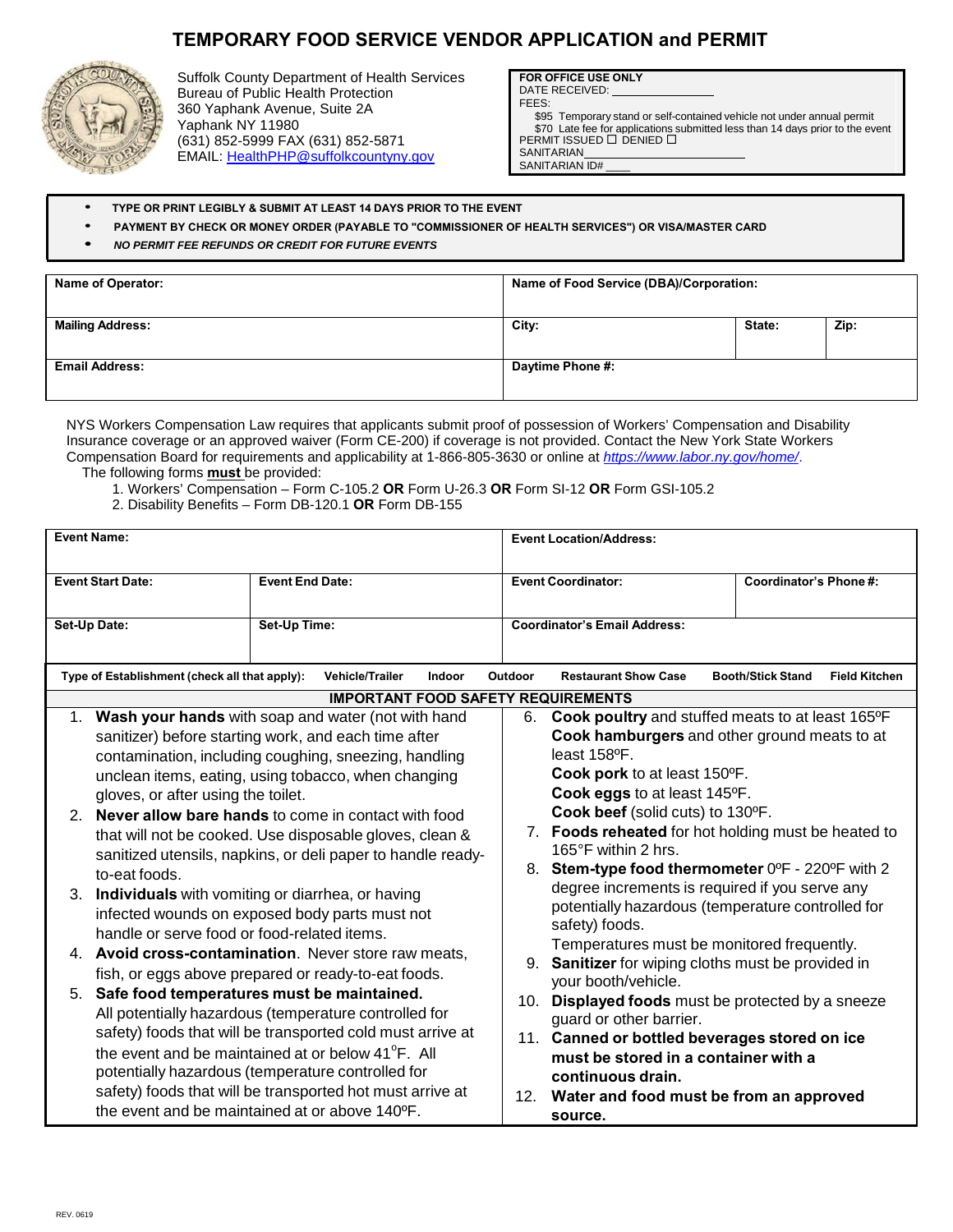| IF YOU ARE APPLYING FOR A PERMIT FOR A BOOTH/STICK STAND COMPLETE THIS SECTION<br>NOTE: Food preparation is restricted to cook and serve only. No slicing, cutting, blending, or mixing of foods and<br>beverages is permitted. Food and equipment must be protected from contaminantion at all times. |                                                            |                                                                  |  |  |  |  |  |  |  |
|--------------------------------------------------------------------------------------------------------------------------------------------------------------------------------------------------------------------------------------------------------------------------------------------------------|------------------------------------------------------------|------------------------------------------------------------------|--|--|--|--|--|--|--|
| <b>Construction</b>                                                                                                                                                                                                                                                                                    |                                                            |                                                                  |  |  |  |  |  |  |  |
| Describe flooring:                                                                                                                                                                                                                                                                                     | Describe overhead protection:                              | How will patron access be<br>restricted? (i.e. tables, walls)    |  |  |  |  |  |  |  |
| Refrigeration                                                                                                                                                                                                                                                                                          |                                                            |                                                                  |  |  |  |  |  |  |  |
| How will food be transported to the event?<br>(i.e. refrigerated truck, insulated<br>containers)                                                                                                                                                                                                       | Describe type of mechanical<br>refrigeration in the booth: | Describe any other types of<br>mechanical refrigeration on site: |  |  |  |  |  |  |  |
| Please describe:                                                                                                                                                                                                                                                                                       |                                                            |                                                                  |  |  |  |  |  |  |  |
| <b>Handwashing Station</b>                                                                                                                                                                                                                                                                             |                                                            |                                                                  |  |  |  |  |  |  |  |
| Describe handwashing station to be used in booth (A handwashing station can consist of 2 gallons of water in an urn<br>with spigot that locks in the open position, a waste/collection bin to collect waste water, liquid soap & paper towels):                                                        |                                                            |                                                                  |  |  |  |  |  |  |  |
| Cooking, reheating, and hot holding equipment                                                                                                                                                                                                                                                          |                                                            |                                                                  |  |  |  |  |  |  |  |
| Describe type of equipment to be used in booth:                                                                                                                                                                                                                                                        |                                                            |                                                                  |  |  |  |  |  |  |  |

| IF YOU ARE APPLYING FOR A PERMIT FOR A TRAILER OR FIELD KITCHEN COMPLETE THIS SECTION:                             |                                                         |  |  |  |  |  |  |
|--------------------------------------------------------------------------------------------------------------------|---------------------------------------------------------|--|--|--|--|--|--|
| Potable water supply (Food Grade hoses are required for all potable water supply uses.)                            |                                                         |  |  |  |  |  |  |
| Will you be connecting to the fresh water supply at the event?                                                     |                                                         |  |  |  |  |  |  |
| Yes                                                                                                                |                                                         |  |  |  |  |  |  |
| No If NO attach a copy of the water bill or lab test results for the location where potable water tanks are filled |                                                         |  |  |  |  |  |  |
| Fresh water tank size <b>state</b> gallons                                                                         | During the super-chlorination process how much          |  |  |  |  |  |  |
| or                                                                                                                 | bleach is used?____________oz.                          |  |  |  |  |  |  |
| Length_____________in. Width______________in. Height____________in.                                                | Amount of time___________hrs.                           |  |  |  |  |  |  |
| Type of backflow device on trailer at potable water connection:                                                    | How are water lines protected from contamination?       |  |  |  |  |  |  |
|                                                                                                                    |                                                         |  |  |  |  |  |  |
|                                                                                                                    |                                                         |  |  |  |  |  |  |
|                                                                                                                    |                                                         |  |  |  |  |  |  |
| Refrigeration<br>How will cold food be transported to the event? (i.e. refrigerated                                | Describe type of mechanical refrigeration on board:     |  |  |  |  |  |  |
| truck, insulated containers)                                                                                       |                                                         |  |  |  |  |  |  |
|                                                                                                                    |                                                         |  |  |  |  |  |  |
|                                                                                                                    |                                                         |  |  |  |  |  |  |
| Describe any other types of mechanical refrigeration on site:                                                      | Is your food service operation provided with continuous |  |  |  |  |  |  |
|                                                                                                                    | electric power for 24 hours a day? Yes $\Box$ No $\Box$ |  |  |  |  |  |  |
| What is the source for continuous electric power?                                                                  |                                                         |  |  |  |  |  |  |
| 3 Bay Sink and Handwashing sink                                                                                    |                                                         |  |  |  |  |  |  |
| 3 Bay Sink on board with hot and cold running water and                                                            | Handwashing sink on board with hot and cold running     |  |  |  |  |  |  |
| indirect drains? Yes   No                                                                                          | water? Yes<br>No l                                      |  |  |  |  |  |  |
| <b>Waste Water</b>                                                                                                 |                                                         |  |  |  |  |  |  |
| Are waste water tanks built-in or roll away?                                                                       | Describe the manner in which waste water is disposed:   |  |  |  |  |  |  |
|                                                                                                                    |                                                         |  |  |  |  |  |  |
|                                                                                                                    |                                                         |  |  |  |  |  |  |